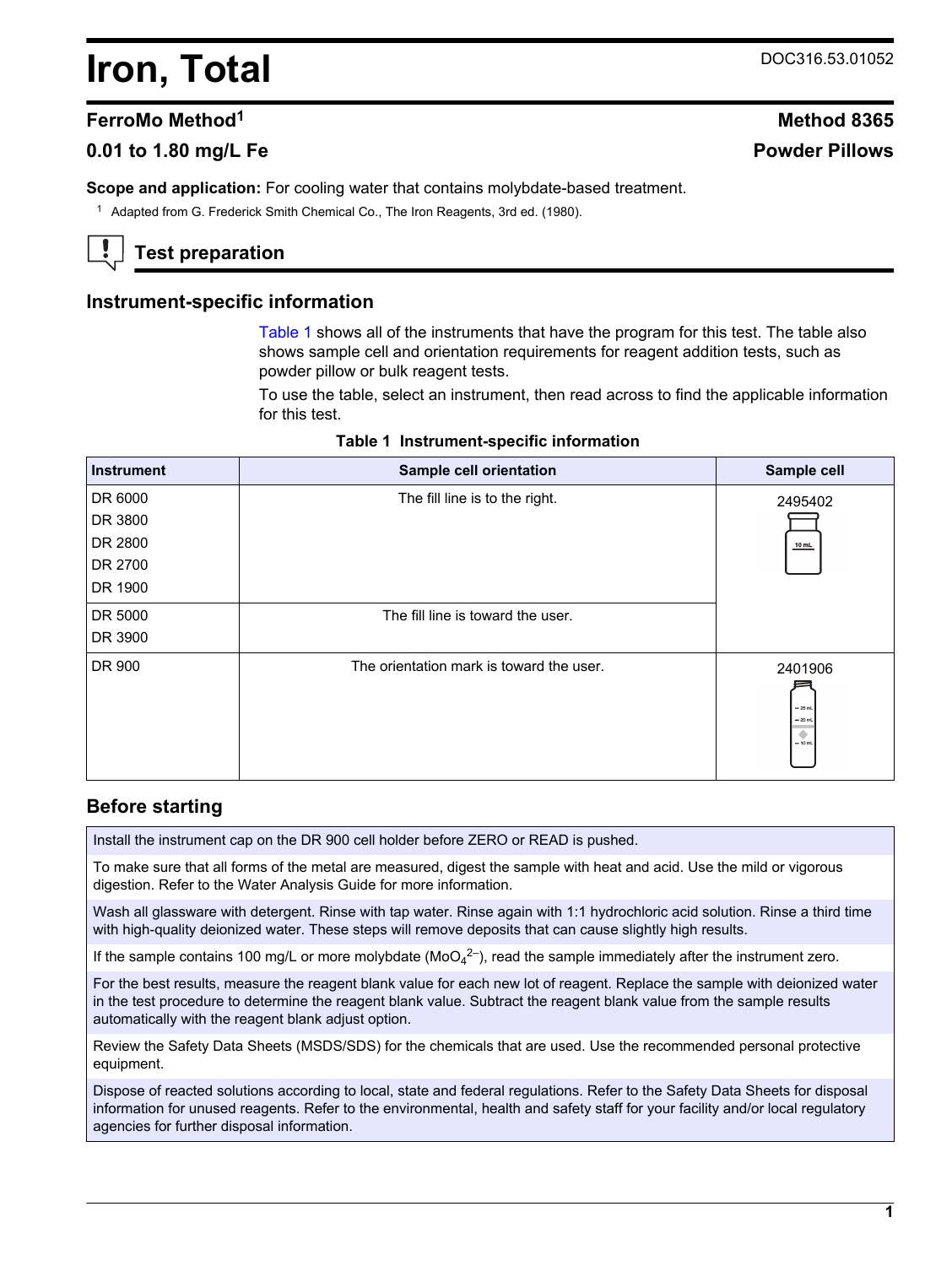# **Items to collect**

| <b>Description</b>                                                                                                                    | Quantity |
|---------------------------------------------------------------------------------------------------------------------------------------|----------|
| FerroMo <sup>®</sup> Reagent 1 Powder Pillow                                                                                          |          |
| FerroMo <sup>®</sup> Reagent 2 Powder Pillow                                                                                          |          |
| Cylinder, graduated mixing, 25-mL with stopper                                                                                        |          |
| Cylinder, graduated mixing, 50-mL with stopper                                                                                        |          |
| Sample cells (For information about sample cells, adapters or light shields, refer to Instrument-<br>specific information on page 1.) |          |

Refer to [Consumables and replacement items](#page-4-0) on page 5 for order information.

# **Sample collection and storage**

- Collect samples in clean glass or plastic bottles that have been cleaned with 6 N (1:1) hydrochloric acid and rinsed with deionized water.
- To preserve samples for later analysis, adjust the sample pH to less than 2 with concentrated hydrochloric acid (about 2 mL per liter). No acid addition is necessary if the sample is tested immediately.
- To measure only dissolved iron, filter the sample through a 0.45-micron filter or equivalent medium immediately after collection and before acidification.
- Keep the preserved samples at room temperature for a maximum of 6 months.
- Before analysis, adjust the pH to 3–5 with 5 N sodium hydroxide solution. Do not exceed pH 5 to prevent precipitation of the iron.
- Correct the test result for the dilution caused by the volume additions.

# **Powder pillow procedure**



**1.** Start program **275 Iron, FerroMo**. For information about sample cells, adapters or light shields, refer to [Instrument-specific](#page-0-1) [information](#page-0-1) on page 1.

*Note: Although the program name can be different between instruments, the program number does not change.*



**2. Prepare the sample:** Fill a 50-mL mixing cylinder with 50 mL of sample.



**3.** Add the contents of one FerroMo Iron Reagent 1 Powder Pillow to the mixing cylinder.

**4.** Close the cylinder. Invert several times to mix.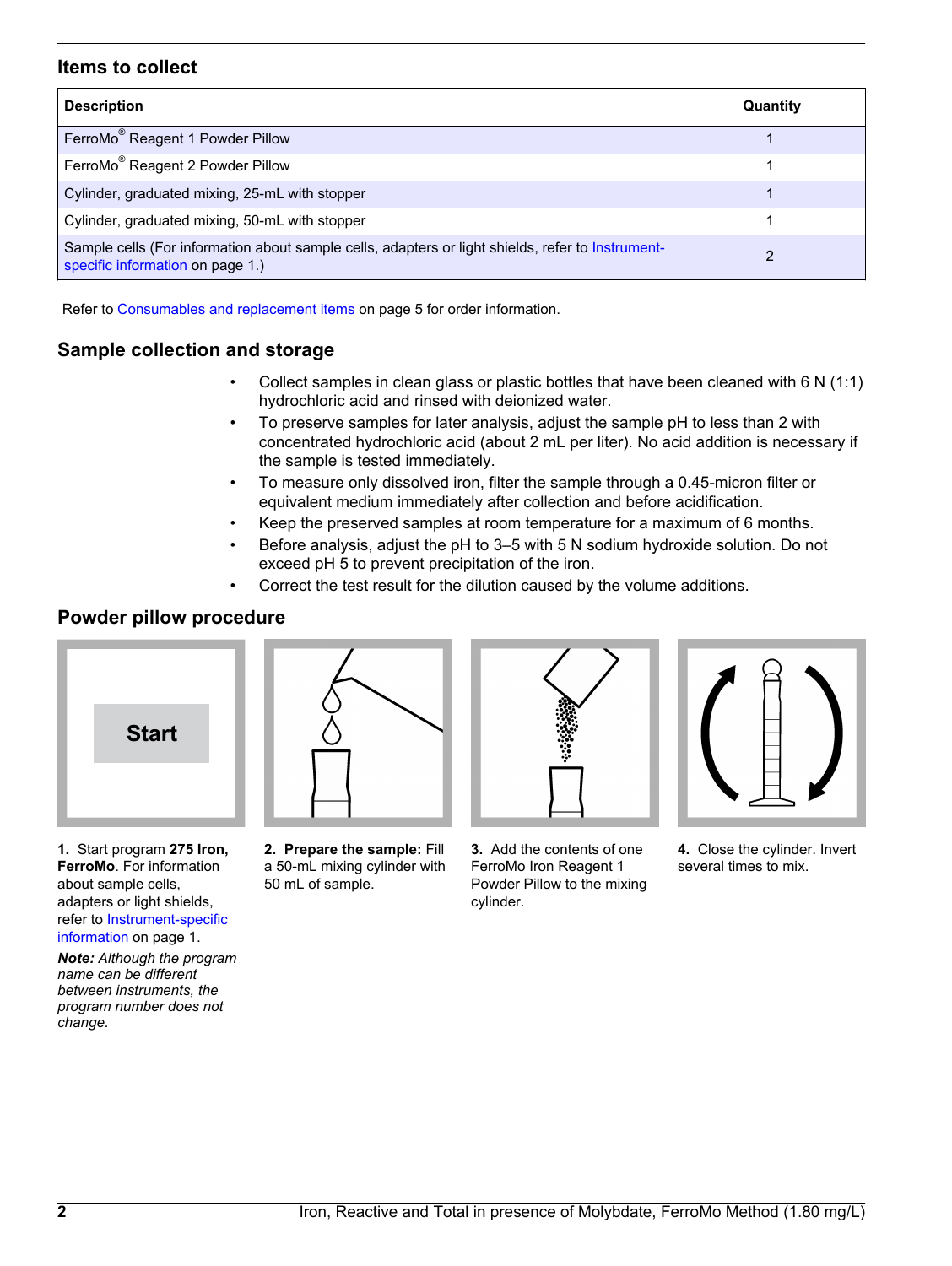

**5.** Fill a clean 25-mL mixing cylinder to the 25-mL mark with the prepared sample. Use the rest of the sample to prepare the blank.



**6. Prepare the blank:** Fill a second sample cell with 10 mL of the prepared sample.



**7. Develop the sample:** Add the contents of one FerroMo Iron Reagent 2 Powder Pillow to the prepared sample in the 25-mL mixing cylinder.



**8.** Put the stopper on the mixing cylinder. Invert the mixing cylinder several times to mix.

A blue color will show if iron is present in the sample. A small amount of undissolved reagent will not affect the results of the test.



**9.** Start the instrument timer. A 3-minute reaction time starts.



**10.** When the timer expires, pour 10 mL of the developed sample into a sample cell. This is the prepared sample for the test.



**11.** Clean the blank sample cell.



**12.** Insert the blank into the cell holder.



**13.** Push **ZERO**. The display shows 0.00 mg/L Fe.



**14.** Clean the developed sample.



**15.** Insert the developed sample into the cell holder.



**16.** Push **READ**. Results show in mg/L Fe.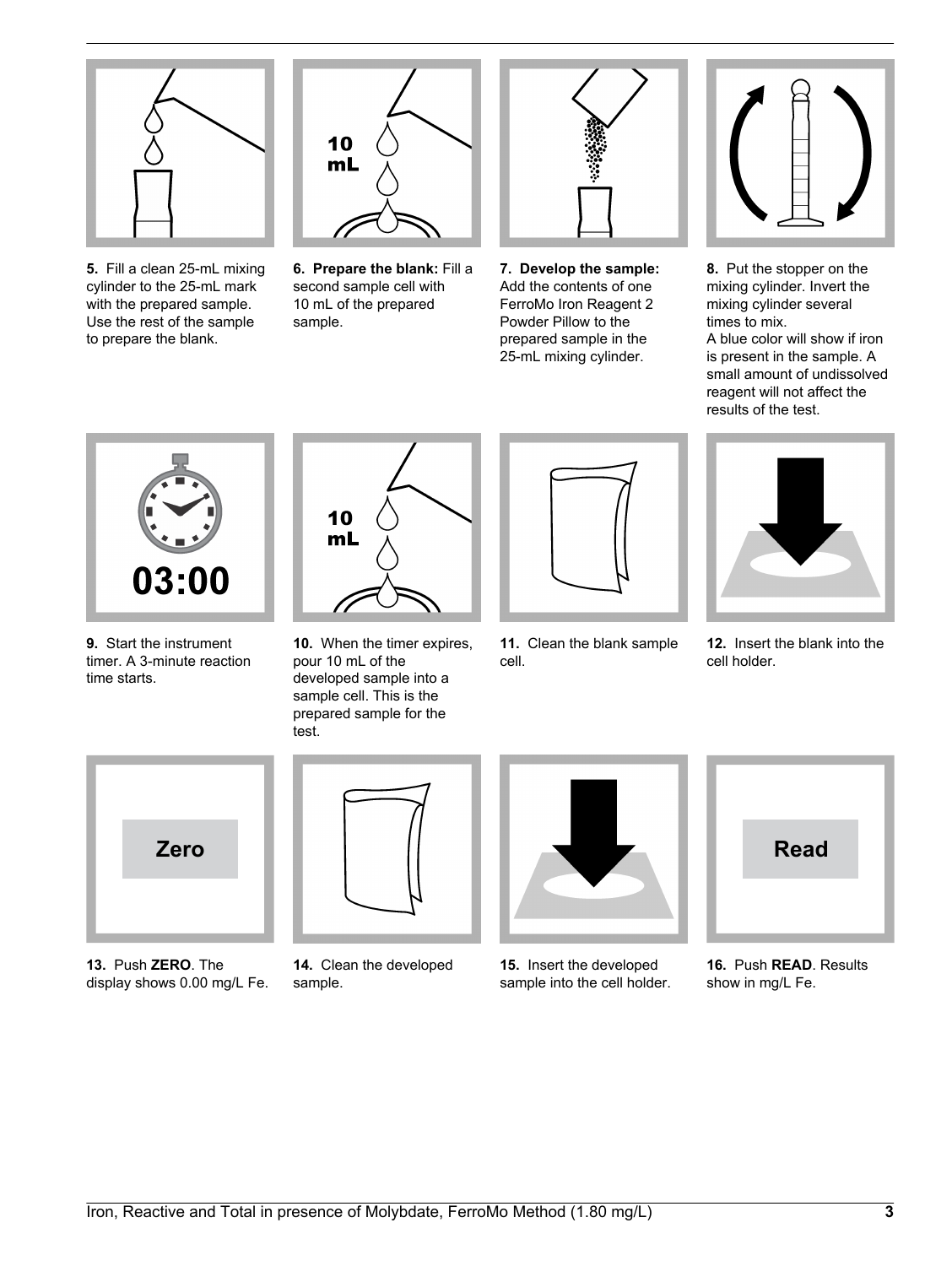## **Interferences**

| Interfering<br><b>substance</b> | Interference level                                                                                                                                                                                                                                                              |
|---------------------------------|---------------------------------------------------------------------------------------------------------------------------------------------------------------------------------------------------------------------------------------------------------------------------------|
| pH                              | After the addition of reagent, a sample pH of less than 3 or more than 4 may inhibit color formation, cause<br>the developed color to fade quickly or result in turbidity. Adjust the sample pH to between 3 and 8 in the<br>graduated cylinder before the addition of reagent: |
|                                 | Add by drops an applicable amount of iron-free acid or base such as 1 N sulfuric acid solution or 1 N<br>sodium hydroxide solution.<br>Make a volume correction if significant volumes of acid or base are used.<br>2.                                                          |

# **Accuracy check**

### **Standard additions method (sample spike)**

Use the standard additions method (for applicable instruments) to validate the test procedure, reagents and instrument and to find if there is an interference in the sample. Items to collect:

- Iron Voluette® Ampule Standard, 50 mg/L Fe
- Ampule breaker
- Pipet, TenSette®, 0.1–1.0 mL and tips
- **1.** Use the test procedure to measure the concentration of the sample, then keep the (unspiked) sample in the instrument.
- **2.** Go to the Standard Additions option in the instrument menu.
- **3.** Select the values for standard concentration, sample volume and spike volumes.
- **4.** Open the standard solution.
- **5.** Prepare three spiked samples: use the TenSette pipet to add 0.1 mL, 0.2 mL and 0.3 mL of the standard solution, respectively, to three 50-mL portions of fresh sample. Mix well.
- **6.** Use the test procedure to measure the concentration of each of the spiked samples. Start with the smallest sample spike. Measure each of the spiked samples in the instrument.
- **7.** Select **Graph** to compare the expected results to the actual results.

*Note: If the actual results are significantly different from the expected results, make sure that the sample volumes and sample spikes are measured accurately. The sample volumes and sample spikes that are used should agree with the selections in the standard additions menu. If the results are not within acceptable limits, the sample may contain an interference.*

### **Standard solution method**

Use the standard solution method to validate the test procedure, the reagents and the instrument.

Items to collect:

- 100 mg/L iron standard solution
- 100-mL volumetric flask, Class A
- 1-mL volumetric pipet, Class A and pipet filler
- Deionized water
- **1.** Prepare a 1.00-mg/L iron standard solution as follows:
	- **a.** Use a pipet to add 1.0 mL of 100-mg/L iron standard solution into the volumetric flask.
	- **b.** Dilute to the mark with deionized water. Mix well. Prepare this solution daily.
- **2.** Use the test procedure to measure the concentration of the prepared standard solution.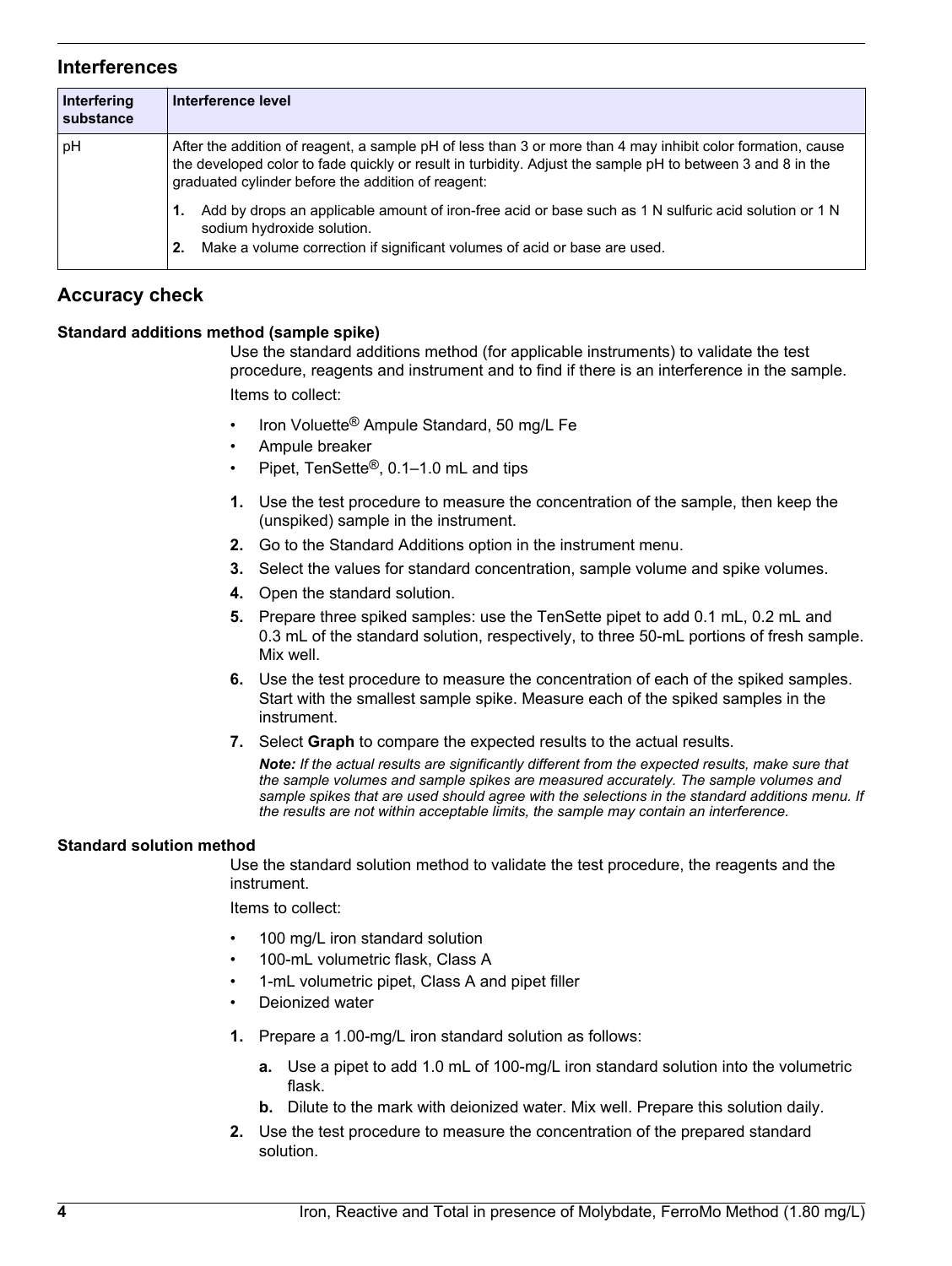**3.** Compare the expected result to the actual result.

*Note: The factory calibration can be adjusted slightly with the standard adjust option so that the instrument shows the expected value of the standard solution. The adjusted calibration is then used for all test results. This adjustment can increase the test accuracy when there are slight variations in the reagents or instruments.*

## **Method performance**

The method performance data that follows was derived from laboratory tests that were measured on a spectrophotometer during ideal test conditions. Users can get different results under different test conditions.

| Program | <b>Standard</b> | Precision (95% confidence interval) | <b>Sensitivity</b><br>Concentration change per 0.010 Abs change |
|---------|-----------------|-------------------------------------|-----------------------------------------------------------------|
| 275     | 1.00 mg/L Fe    | 0.98-1.02 mg/L Fe                   | $0.01$ mg/L Fe                                                  |

## **Summary of method**

FerroMo Iron Reagent 1 contains a reducing agent combined with a masking agent. The masking agent removes interference from high levels of molybdate. The reducing agent converts precipitated or suspended iron, such as rust, to the ferrous state. FerroMo Iron Reagent 2 contains the indicator combined with a buffering agent. The indicator reacts with ferrous iron in the sample, buffered between pH 3 and 5, which results in a deep blue-purple color. The measurement wavelength is 590 nm for spectrophotometers or 610 nm for colorimeters.

## <span id="page-4-0"></span>**Consumables and replacement items**

### **Required reagents**

| <b>Description</b>                            | <b>Quantity/test</b> | Unit          | Item no. |
|-----------------------------------------------|----------------------|---------------|----------|
| FerroMo <sup>®</sup> Iron Reagent Set         |                      | $100$ /p $kg$ | 2544800  |
| Includes:                                     |                      |               |          |
| FerroMo <sup>®1</sup> Reagent 1 Powder Pillow |                      | $25$ /pkq     | 2543768  |
| FerroMo <sup>®</sup> Reagent 2 Powder Pillow  |                      | 50/pkg        | 2543866  |

 $1$  FerroMo is a registered trademark of Hach Company.

### **Required apparatus**

| <b>Description</b>                              | <b>Quantity/test</b> | Unit | Item no. |
|-------------------------------------------------|----------------------|------|----------|
| Mixing cylinder, graduated, 25-mL with stopper  |                      | each | 2088640  |
| Mixing cylinder, graduated, 50-mL, with stopper |                      | each | 2088641  |

#### **Recommended standards**

| <b>Description</b>                                                     | Unit         | Item no. |
|------------------------------------------------------------------------|--------------|----------|
| Iron Standard Solution, 100-mg/L Fe                                    | 100 mL       | 1417542  |
| Iron Standard Solution, 1-mg/L Fe                                      | 500 mL       | 13949    |
| Iron Standard Solution, 10-mL Voluette <sup>®</sup> Ampule, 50-mg/L Fe | $16$ /p $kg$ | 1425410  |
| Water, deionized                                                       | 4 L          | 27256    |